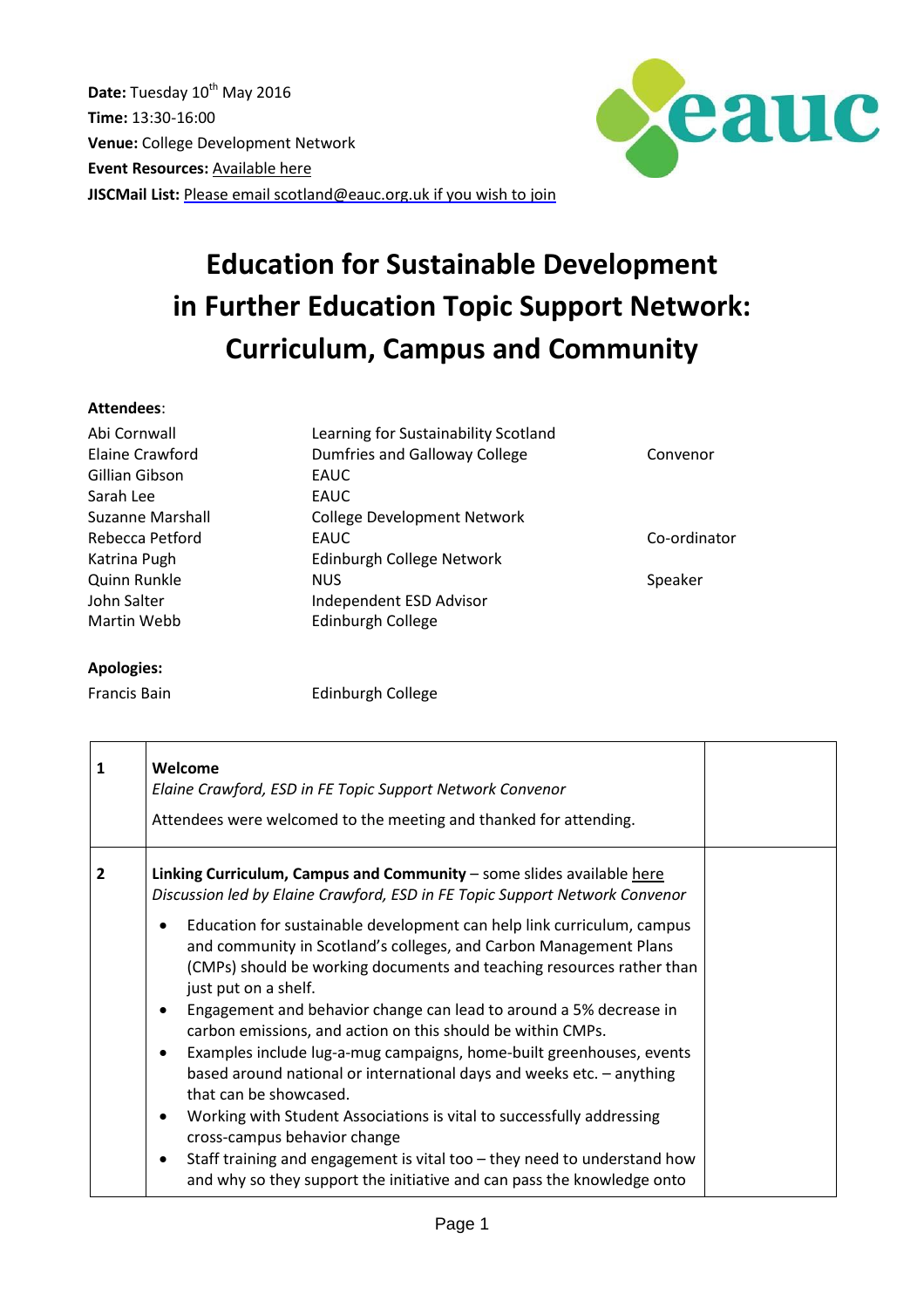|           | students. Within the CMP at Dumfries and Galloway College all staff have                                                                           |                   |
|-----------|----------------------------------------------------------------------------------------------------------------------------------------------------|-------------------|
|           | to do a sustainability CPD session                                                                                                                 |                   |
| $\bullet$ | Leadership buy-in is really important, it can't just be a tick-box exercise.                                                                       |                   |
|           | Leadership needed to pull everything together and drive the agenda.                                                                                |                   |
|           | Similarity with equality and diversity in that ESD is often seen as a nice<br>add-on rather than core to activity                                  |                   |
|           | CDN have a range of development networks (estates, guidance, HR,                                                                                   |                   |
|           | subject-specific etc) and could see how sustainability links to all of them                                                                        |                   |
|           | SQA guidance suggests all courses should include sustainability                                                                                    |                   |
|           | Colleges need to work more with communities                                                                                                        |                   |
|           | Progress happens on ESD over time, but has repeatedly been knocked-                                                                                |                   |
|           | back through re-structuring in the FE sector                                                                                                       |                   |
| $\bullet$ | Concern that the ESD "allocated time" provided by the UN Decade of                                                                                 |                   |
|           | Education for Sustainable Development is over, and priorities moved on                                                                             | SM to establish   |
|           | Need for a mandate, with external pressure not just guidance, to ensure                                                                            | whether           |
|           | action. Activities like NUS Responsible Futures or LiFE are all voluntary.                                                                         | sustainability is |
|           | Resources are available, including the Dumfries and Galloway / EAUC                                                                                | part of the CDN   |
|           | Workbooks, but pressure from above is needed to encourage their use                                                                                | leadership        |
|           | Engagement by Curriculum Managers, such as at Fife College and                                                                                     | programme         |
|           | developing at Edinburgh College, can lead cross-college ESD action                                                                                 |                   |
|           | Colleges all different, not all progress comes through curriculum                                                                                  |                   |
| $\bullet$ | Curriculum also influenced by sector skills councils, with industry                                                                                |                   |
|           | requirements driving teaching in further education                                                                                                 |                   |
|           | Could CDN or Colleges Scotland support ESD agenda? Colleges Scotland                                                                               |                   |
|           | are more appropriate for driving a policy response. CDN work on                                                                                    |                   |
|           | curriculum, learning, teaching and staff support, including a leadership                                                                           |                   |
|           | and governance programme for senior and middle management leaders                                                                                  |                   |
|           | in Scottish colleges (sustainability may be part of this?). Colleges Scotland                                                                      |                   |
|           | provide a briefing note to principals every Friday, which could have ESD                                                                           |                   |
|           | info attached. EAUC-Scotland have been invited to talk to the senior                                                                               |                   |
|           | leaders group about ESD and other sustainability issues, and are                                                                                   |                   |
|           | considering the best time and messages for this.                                                                                                   |                   |
|           | EAUC-Scotland also invited to sit on a new energy efficiency and carbon                                                                            |                   |
|           | in colleges group which will have links to ESD                                                                                                     |                   |
|           | "Holistic" teaching is easier in some subjects than others, and so some                                                                            |                   |
|           | lecturers struggle to embed ESD                                                                                                                    |                   |
|           | Public Sector Climate Change Reporting allows for examples of education                                                                            |                   |
|           | and learning within Recommended section, but this can be filled by a few                                                                           |                   |
|           | examples rather than showing if sustainability is embedded in teaching.<br>Embedded work is seen as hard to measure, but this is done successfully |                   |
|           | with equality and diversity. CPD was provided for specific groups, with                                                                            |                   |
|           | champions in different institutions. Clear short term timelines for legal                                                                          |                   |
|           | and reporting aspects.                                                                                                                             |                   |
| $\bullet$ | Could there be sector guidance for FE saying they have to report                                                                                   |                   |
|           | (through Public Sector Reporting or otherwise) on learning and teaching                                                                            |                   |
|           | (and governance), possibly using a matrix such as LiFE? Or should all FHE                                                                          |                   |
|           | use LiFE / NUS Responsible Futures or similar and have to include details                                                                          |                   |
|           | on progress with reporting?                                                                                                                        |                   |
|           | Climate Change Action Plans were intended to add ESD and engagement                                                                                |                   |
|           | to CMPs, but institutions are looking at carbon planning differently now.                                                                          |                   |
|           | Work is going on to look into linking core work to ESD, including a project                                                                        |                   |
|           | with SQA to map National Progression Awards to ESD, and a project at                                                                               |                   |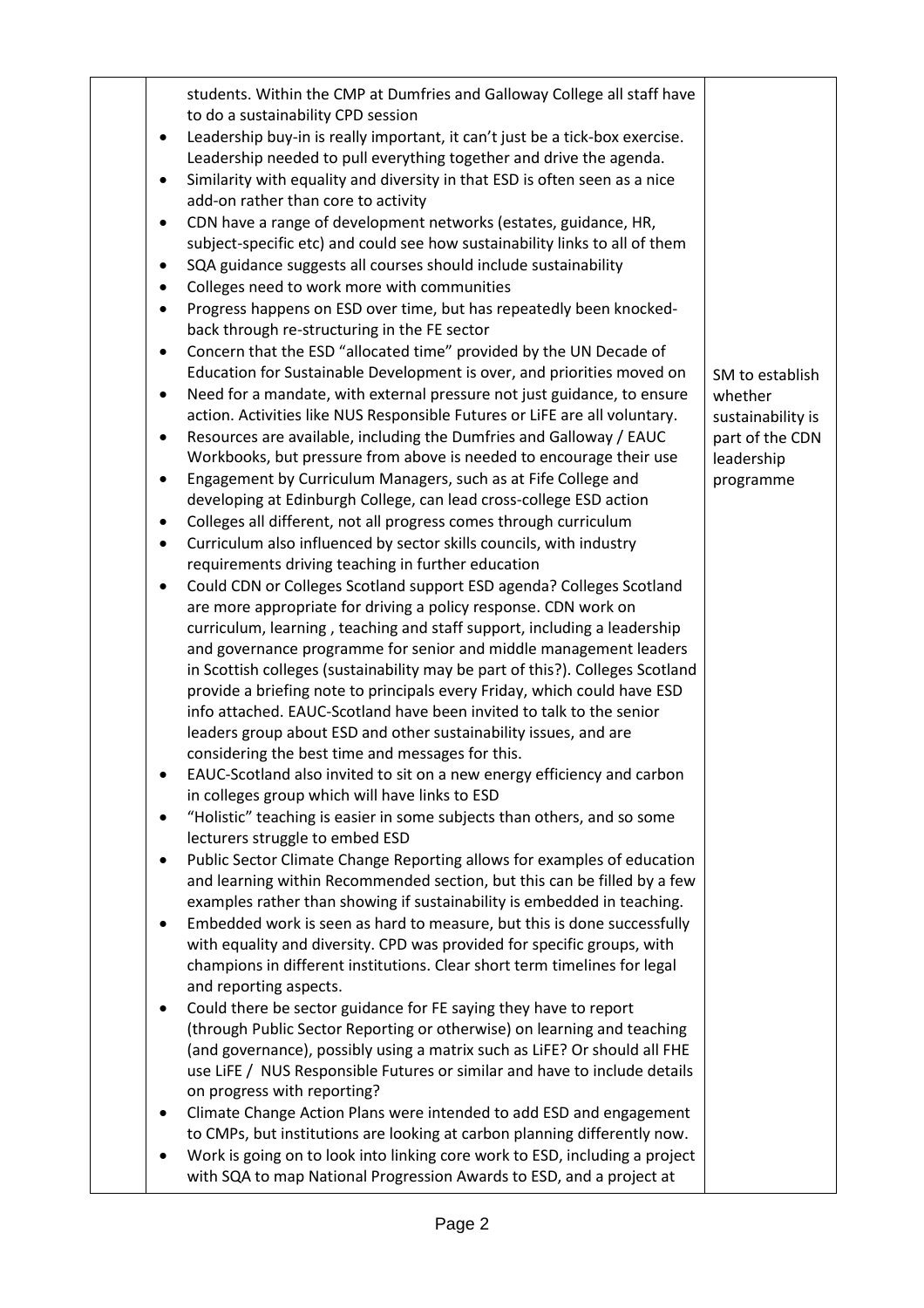|   | Inverness College which mapped core skills against equality and diversity,<br>financial capability and sustainability. These projects need checked up on<br>and reported back to group.<br>Course content can vary a great deal between colleges, and also between<br>٠<br>lecturers.<br>We are letting students down by not teaching about sustainability, but it<br>٠<br>always comes down to knowledge and resources within the college.<br>HEA and CDN project worked on embedding equality and diversity within<br>the curriculum with 8 colleges over two years, with teams developing<br>their own projects, producing case studies, and meeting up to share<br>information and then publish final report. Could a collaborative Task<br>Group be set up to do something similar?<br>EAUC-S Careers project involves supporting student advisors and career<br>٠<br>advisors to understand sustainability and sustainable job opportunities,<br>so they can advise students better in this area. Online resources,<br>webinars and information about companies willing to visit colleges and<br>universities and talk about jobs in this area will be used to support<br>advisors. Expect details on webinars after the summer.<br>LfSS have previously done work with Higher Education Institutions and<br>٠<br>NGOs around values. Work on values happens within colleges but is<br>different in them all. Possibly still a few years until things settle in FE and<br>institutional values are firmly established. Hard to get feedback from<br>colleagues on this topic.<br>Values is a useful teaching took for embedding sustainability and<br>$\bullet$<br>behaviour change.<br>City of Glasgow have developed Digital Badges around equality and<br>٠<br>diversity, and staff have to do certain tasks to earn them. Over 400 staff<br>have taken part, and they hope to roll the idea out in other areas.<br>Transient nature of colleges means senior buy-in is essential to embed<br>٠<br>ESD. Sustainability is needed as a core unit, but educators also need to be<br>more interested and share their passion. | SL to re-engage<br>with ESD<br>mapping<br>projects<br>AC to consider<br>LfSS establishing<br>Task Group to<br>produce case<br>studies<br>RP to update<br>group when<br>careers<br>resources are<br>available |
|---|-------------------------------------------------------------------------------------------------------------------------------------------------------------------------------------------------------------------------------------------------------------------------------------------------------------------------------------------------------------------------------------------------------------------------------------------------------------------------------------------------------------------------------------------------------------------------------------------------------------------------------------------------------------------------------------------------------------------------------------------------------------------------------------------------------------------------------------------------------------------------------------------------------------------------------------------------------------------------------------------------------------------------------------------------------------------------------------------------------------------------------------------------------------------------------------------------------------------------------------------------------------------------------------------------------------------------------------------------------------------------------------------------------------------------------------------------------------------------------------------------------------------------------------------------------------------------------------------------------------------------------------------------------------------------------------------------------------------------------------------------------------------------------------------------------------------------------------------------------------------------------------------------------------------------------------------------------------------------------------------------------------------------------------------------------------------------------------------------------------------------------------|--------------------------------------------------------------------------------------------------------------------------------------------------------------------------------------------------------------|
| 3 | <b>Future ESD FE TSN Events</b><br>Discussion led by Elaine Crawford, ESD in FE Topic Support Network Convenor<br>Could be at Edinburgh College, and organised by Events students. Would<br>need to be Autumn.<br>Digital link up between colleges could be possible but brings challenges -<br>٠<br>technology and prioritisation<br>Talk from Colin at SDS about Modern Apprenticeships?<br>٠<br>SQA talk on getting senior management engagement?<br>٠<br>Mapping work going on in the FE sector - although there is an element of<br>competitiveness between colleges                                                                                                                                                                                                                                                                                                                                                                                                                                                                                                                                                                                                                                                                                                                                                                                                                                                                                                                                                                                                                                                                                                                                                                                                                                                                                                                                                                                                                                                                                                                                                           | KP to consider<br><b>EC</b> students<br>hosting a TSN<br>RP & EC to<br>discuss ideas for<br>Autumn<br>Meeting                                                                                                |
| 4 | Introduction to Responsible Futures - slides available here<br>Quinn Runkle, Senior Project Officer - Communications and Curriculum, NUS<br>Definition of ESD within QAA Guidance is good as it incorporates skills,<br>٠<br>understanding, knowledge and attributes.<br>NUS embed ESD in three spheres - Student Unions, Institutions and<br>$\bullet$<br>Community - with the aim that students leave tertiary education as part<br>of the solution to the world's problems rather than adding to them                                                                                                                                                                                                                                                                                                                                                                                                                                                                                                                                                                                                                                                                                                                                                                                                                                                                                                                                                                                                                                                                                                                                                                                                                                                                                                                                                                                                                                                                                                                                                                                                                            |                                                                                                                                                                                                              |